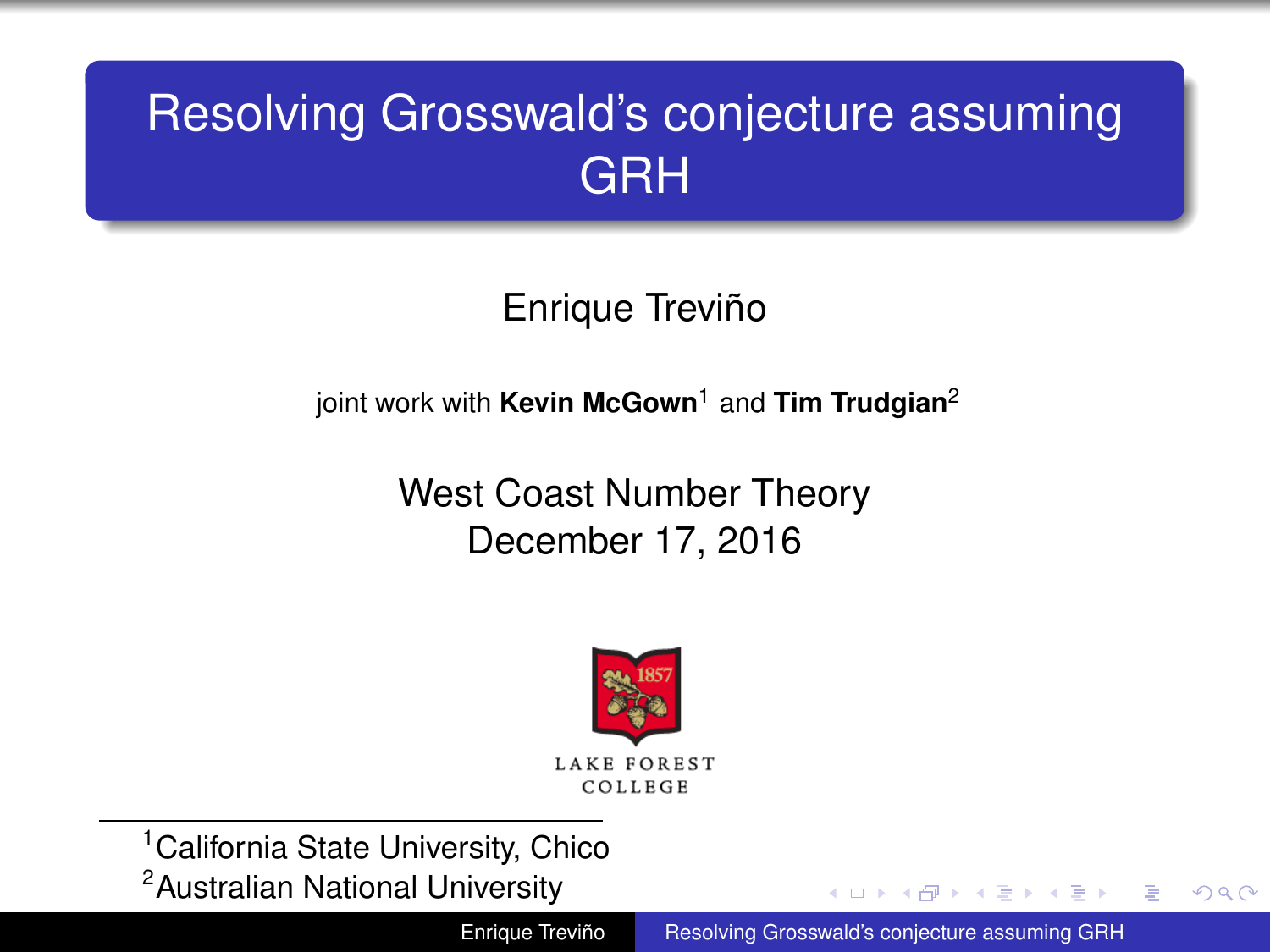Let *p* be a prime number. Then *g* is a primitive root modulo *p* if

$$
\langle g \rangle = \{1,2,3,\ldots,p-1\},
$$

or

$$
g^k = 1
$$
 if and only if  $(p-1)|k$ ,

or

$$
\frac{\phi(p-1)}{p-1}\left(1+\sum_{\substack{d\mid p-1\\d>1}}\frac{\mu(d)}{\phi(d)}\sum_{\substack{\chi \bmod p\\ \chi \text{ has order } d}}\chi(n)\right)=1.
$$

イロト イ押 トイヨ トイヨ トーヨー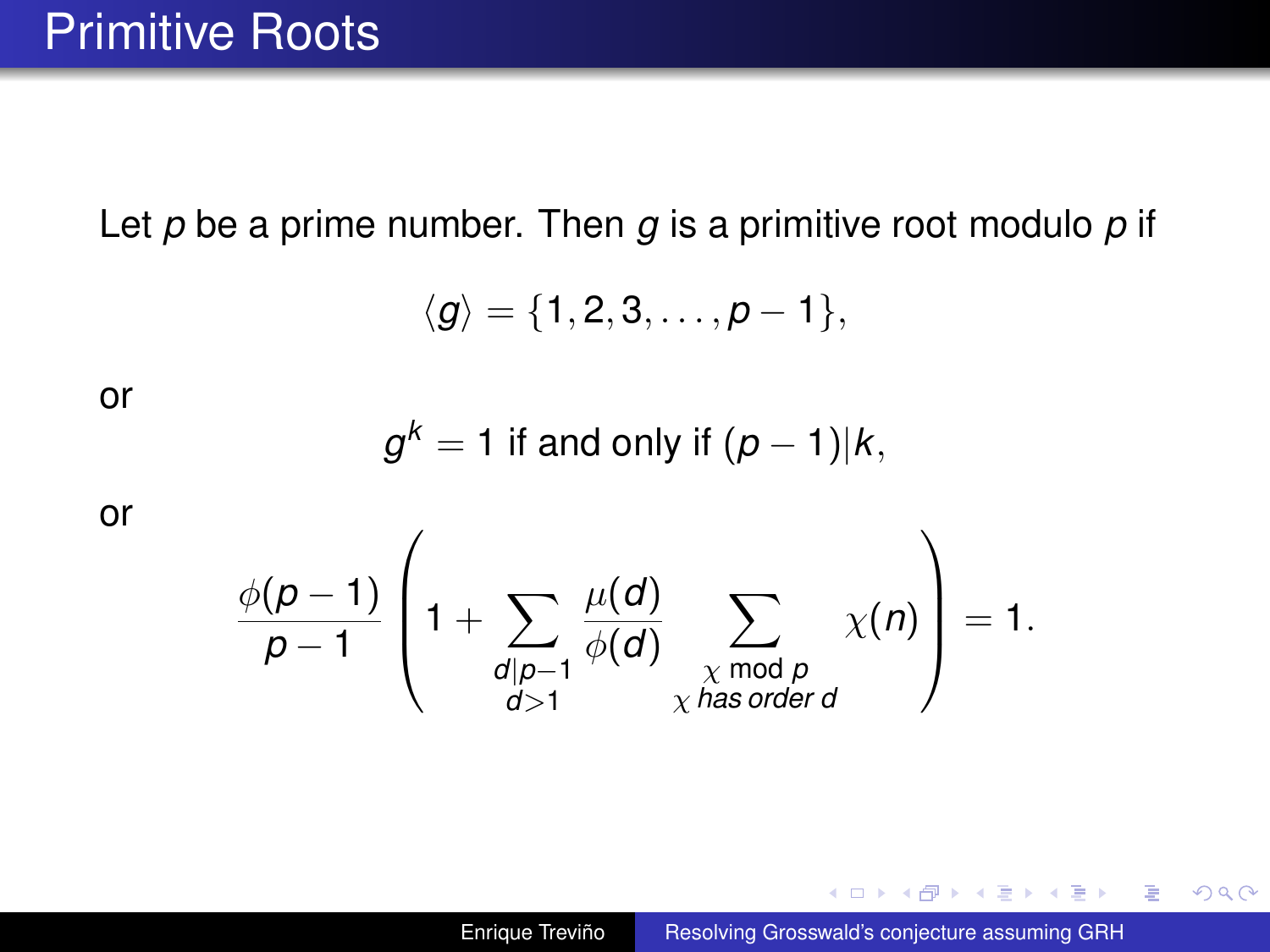## Least primitive root

How big can the least primitive root be?

| р               | Least primitive root    |
|-----------------|-------------------------|
| $\overline{2}$  | 1                       |
| $\overline{3}$  | $\overline{\mathbf{c}}$ |
| $\overline{5}$  | $\overline{2}$          |
| $\overline{7}$  | $\overline{3}$          |
| 11              | $\frac{2}{2}$           |
| $\overline{13}$ |                         |
| $\overline{17}$ | $\overline{3}$          |
| 19              | $\overline{2}$          |
| 23              | $\overline{5}$          |
| 29              | $\overline{2}$          |
| $\overline{31}$ | $\overline{3}$          |
| $\overline{37}$ | $\overline{2}$          |

Enrique Treviño [Resolving Grosswald's conjecture assuming GRH](#page-0-0)

4 0 8

 $\left\{ \bigoplus_k k \right\} \in \mathbb{R}$  is a defined of

重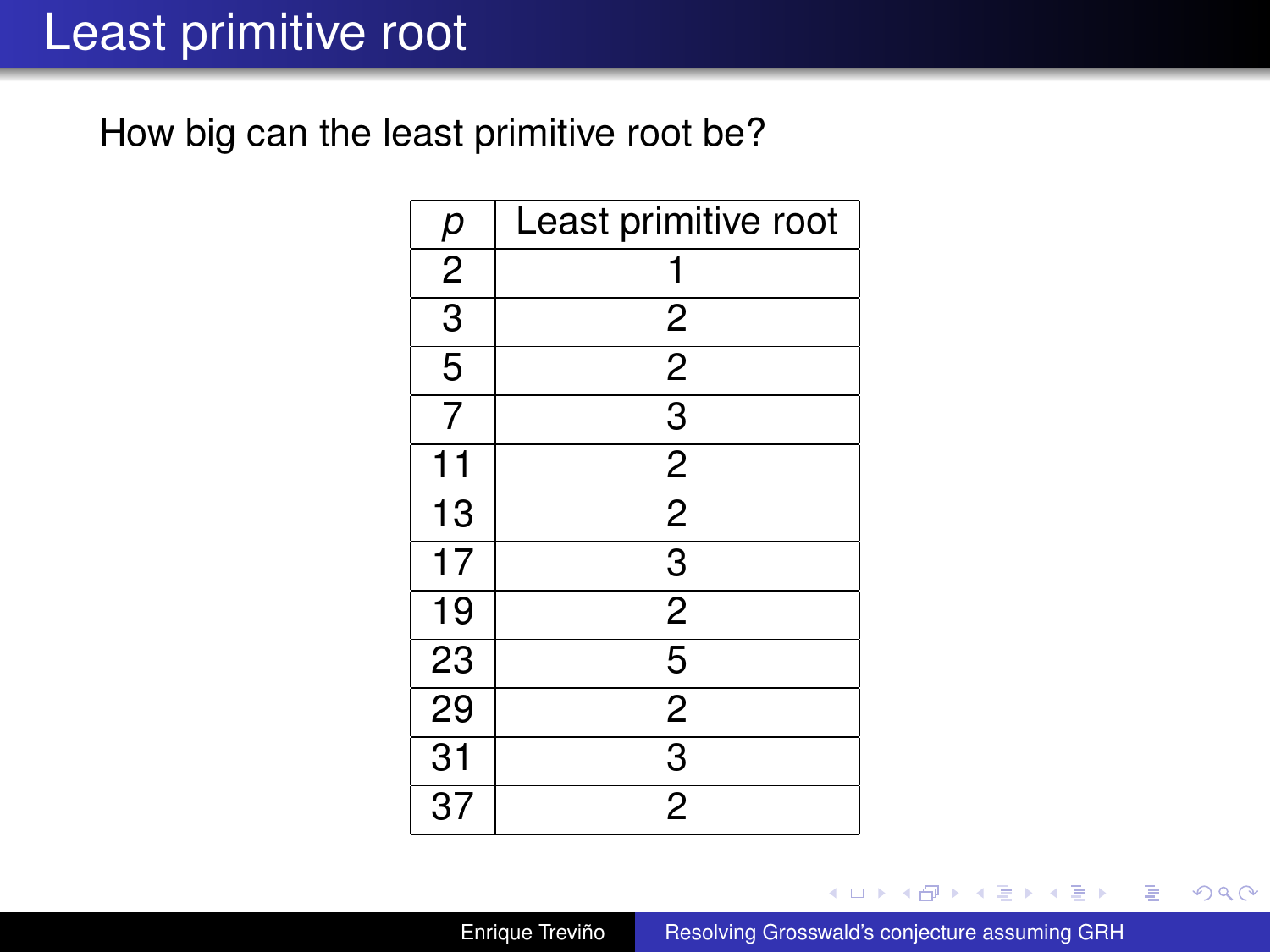#### <span id="page-3-0"></span>Primitive Root Champions

| р              | Least primitive root |
|----------------|----------------------|
| $\overline{3}$ | $\overline{c}$       |
| 7              | $\overline{3}$       |
| 23             | $\overline{5}$       |
| 41             | 6                    |
| 71             | $\overline{7}$       |
| 191            | 19                   |
| 409            | 21                   |
| 2161           | 23                   |
| 5881           | 31                   |
| 36721          | 37                   |
| 55441          | 38                   |
| 71761          | 44                   |
| 110881         | 69                   |
| 760321         | 73                   |

Enrique Treviño [Resolving Grosswald's conjecture assuming GRH](#page-0-0)

 $\leftarrow$   $\Box$ 

← 一句  $\mathbf{p}$  ④差を ④差を

重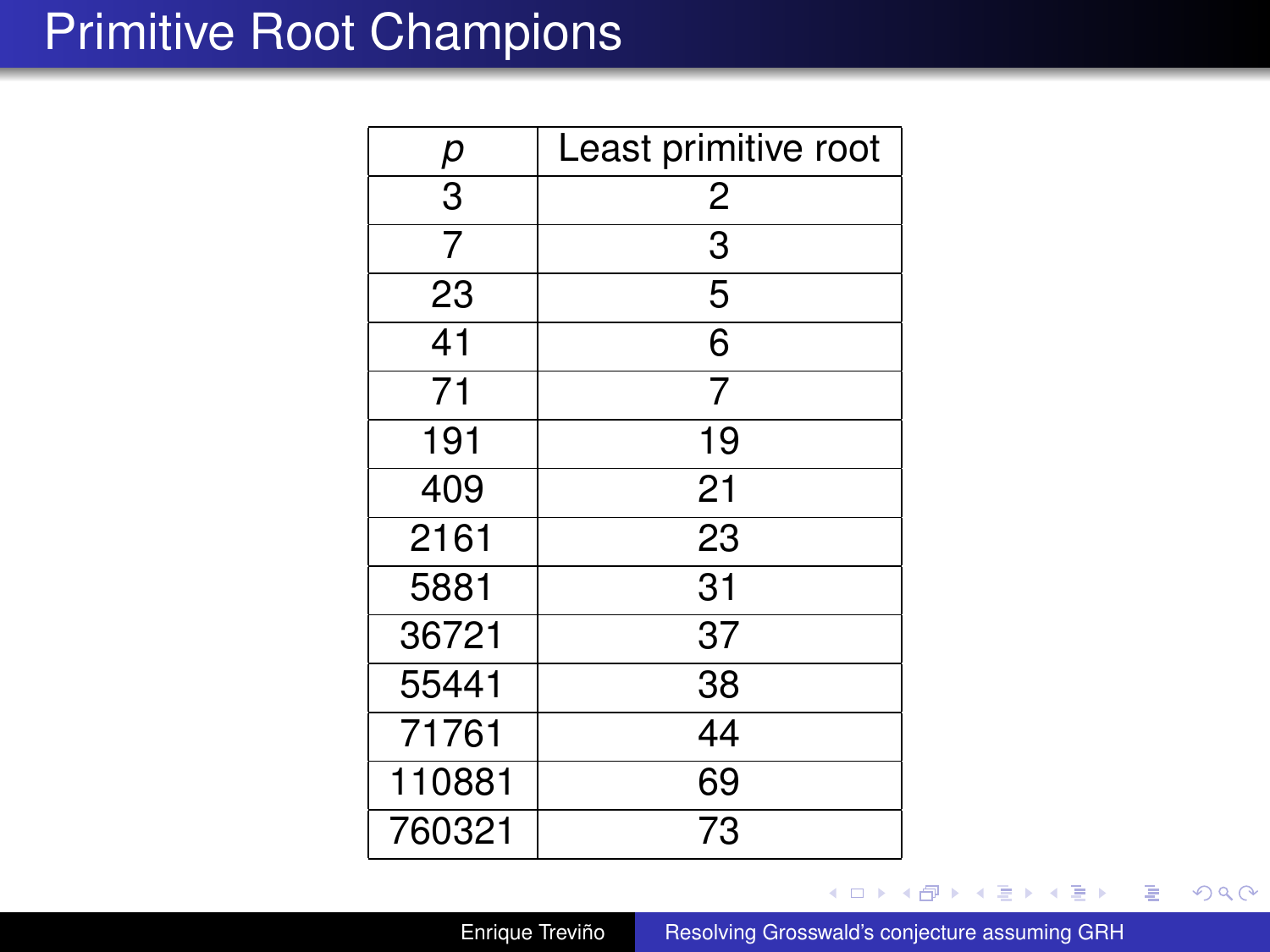# Prime Primitive Roots Champions

| р                      | Least primitive root | Least prime primitive root |
|------------------------|----------------------|----------------------------|
| $\leq 7$               | З                    |                            |
| $\overline{\leq} 23$   | 5                    | 5                          |
| < 41                   | 6                    |                            |
| $\leq 109$             | 6                    |                            |
| $\leq$ 191             | 19                   | 19                         |
| $\leq 271$             | 19                   | 43                         |
| $\overline{\leq}$ 2791 | 23                   | 53                         |
| $\leq$ 11971           | 31                   | 79                         |
| $<$ 31771              | 31                   | 107                        |

The least primitive root champions happen at the following *p*: 3, 7, 23, 41, 71, 191, 409, 2161, 5881, 36721, 55441, 71761, 110881, 760321 .

The least **prime** primitive roots happen at the following *p*: 7, 23, 41, 109, 191, 271, 2791, 11971, 3177[1.](#page-3-0)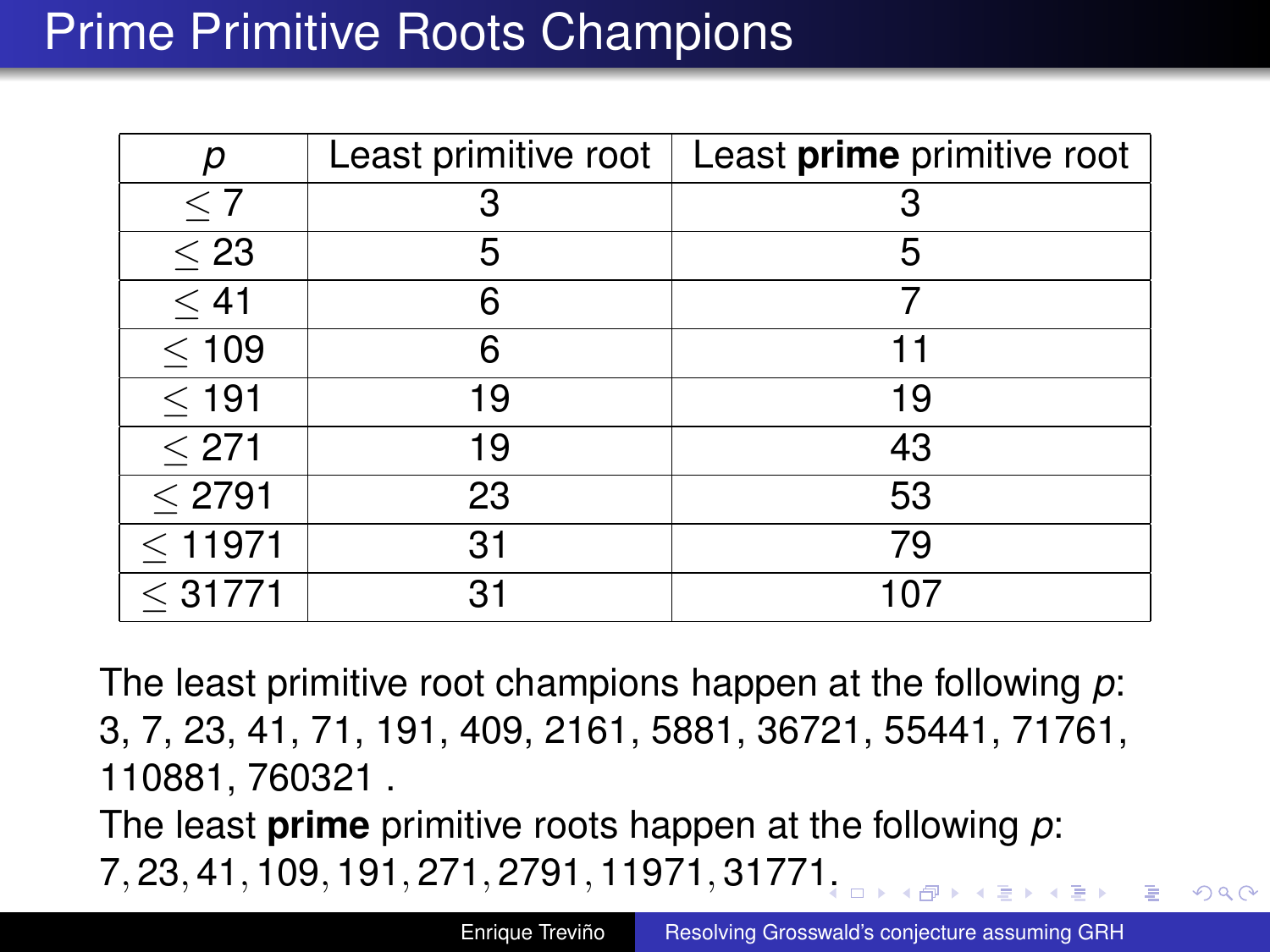# Theorems on the least primitive roots mod*p*

Let *g*(*p*) be the least primitive root mod*p*.

Unconditionally, Burgess (1960s) showed

$$
g(\rho)\ll_{\varepsilon} \rho^{\frac{1}{4}+\varepsilon}.
$$

**Under GRH**, Ankeny (1952) showed

$$
g(\rho) \ll \left(2^{\omega(\rho-1)}\log\rho\left(\log\left(2^{\omega(\rho-1)}\log\rho\right)\right)\right)^2.
$$

**Under GRH**, Wang (1959) showed

$$
g(p) \ll (\omega(p-1))^6 \log^2 p.
$$

**Under GRH**, Shoup (1992) showed

$$
g(\rho) \ll (\omega(\rho-1))^4 (\log{(\omega(\rho-1)+1)})^4 \log^2{\rho}.
$$

 $\mathbb{R}^n \times \mathbb{R}^n \times \mathbb{R}^n$ 

ă.  $QQQ$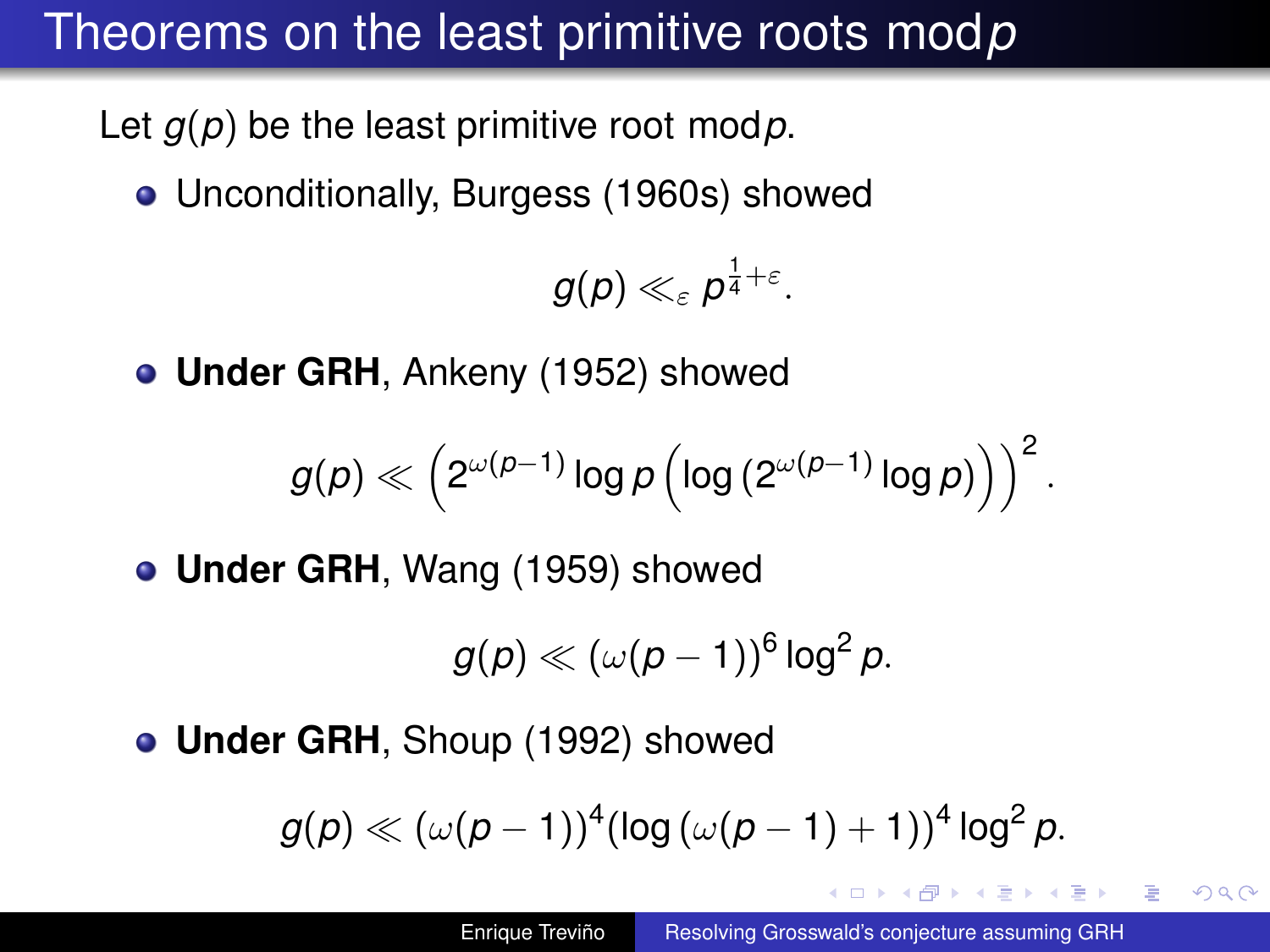#### Conjecture (Grosswald)

*For all primes p* > 409*,*

$$
g(p)<\sqrt{p}-2.
$$

Theorem (Grosswald, 1982)

 $For p \ge 1 + e^{e^{24}} \approx 10^{10^{10}},$ 

 $g(\rho)\leq \rho^{0.499}.$ 

Theorem (Cohen, Oliveira e Silva, Trudgian, 2015)

 $\,$  *For* 409  $<$   $p$   $<$  2.5  $\times$  10<sup>15</sup>  $\,$  *or p*  $>$  3.67  $\times$  10<sup>71</sup> ,

$$
g(p)<\sqrt{p}-2.
$$

重。

 $2Q$ 

K ロ ▶ K 御 ▶ K ヨ ▶ K ヨ ▶ ...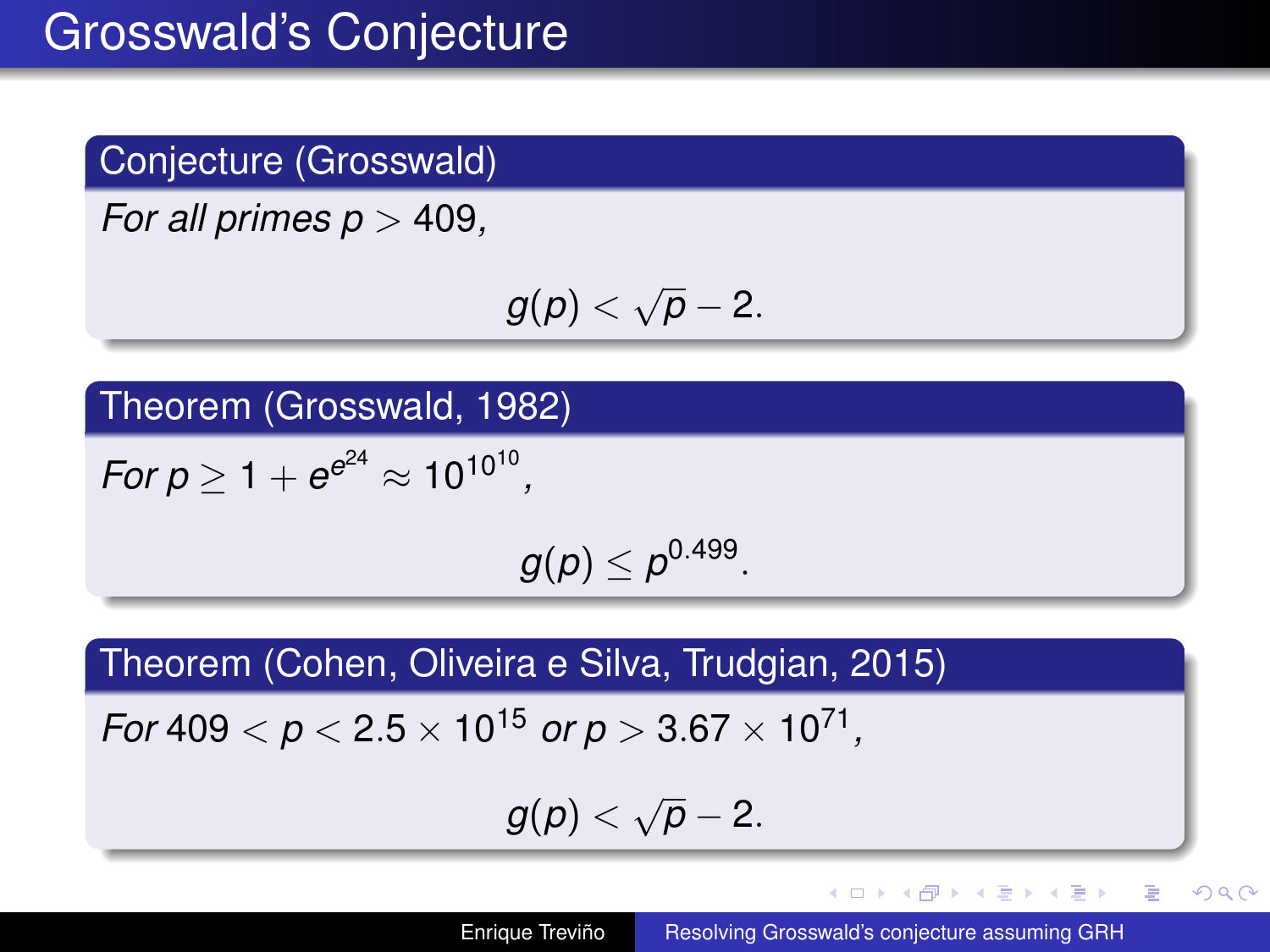#### Theorem (McGown, Trudgian, T.)

*Assuming the Generalized Riemann Hypothesis for Dirichlet L functions for all p*  $\geq 10^{14}$ *,* 

$$
g(p)<\sqrt{p}-2.
$$

*Furthermore if*  $\hat{g}(p)$  *is the least prime primitive root, then* 

$$
\hat{g}(p) < \sqrt{p} - 2.
$$

Theorem (McGown, Trudgian, T.)

 $\it{Assuming GRH}.$  For  $p \geq 10^9,$ 

$$
\hat{g}(\rho) \le \left(\frac{8}{5}2^{\omega(\rho-1)}\log\rho\right)^2.
$$

イロメ イ押 メイヨメ イヨメ

ă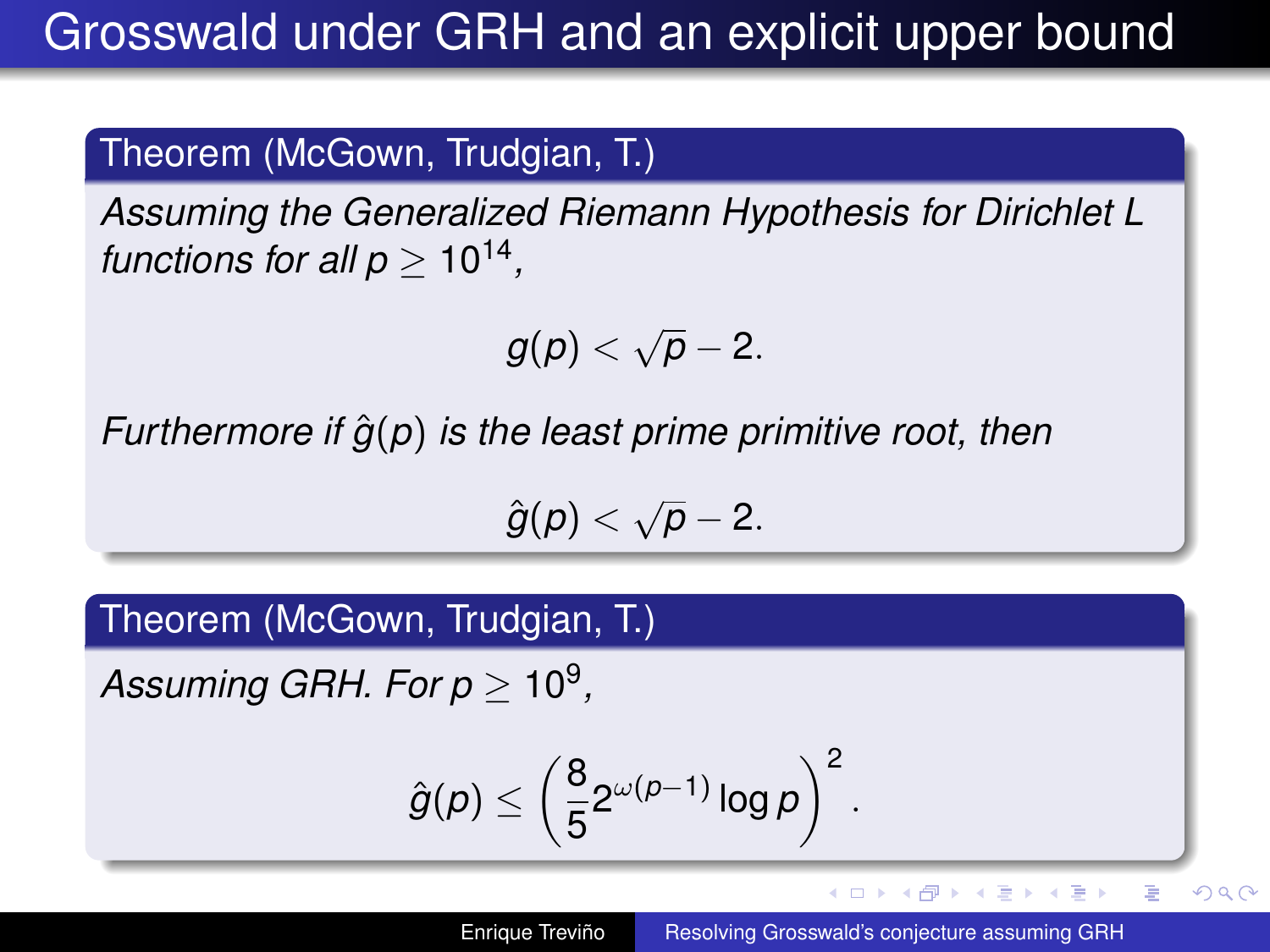#### Sketch of Proof

Let  $f(n)$  be the characteristic function for a primitive root, i.e.,

$$
f(n) = \begin{cases} 1 & \text{if } n \text{ is a primitive root,} \\ 0 & \text{otherwise.} \end{cases}
$$

#### Then

$$
f(n) = \frac{\phi(p-1)}{p-1} \left(1 + \sum_{\substack{d \mid p-1 \\ d>1}} \frac{\mu(d)}{\phi(d)} \sum_{\substack{\chi \bmod p \\ \chi \text{ has order } d}} \chi(n)\right).
$$

イロト イ団 トイヨ トイヨ トー

÷.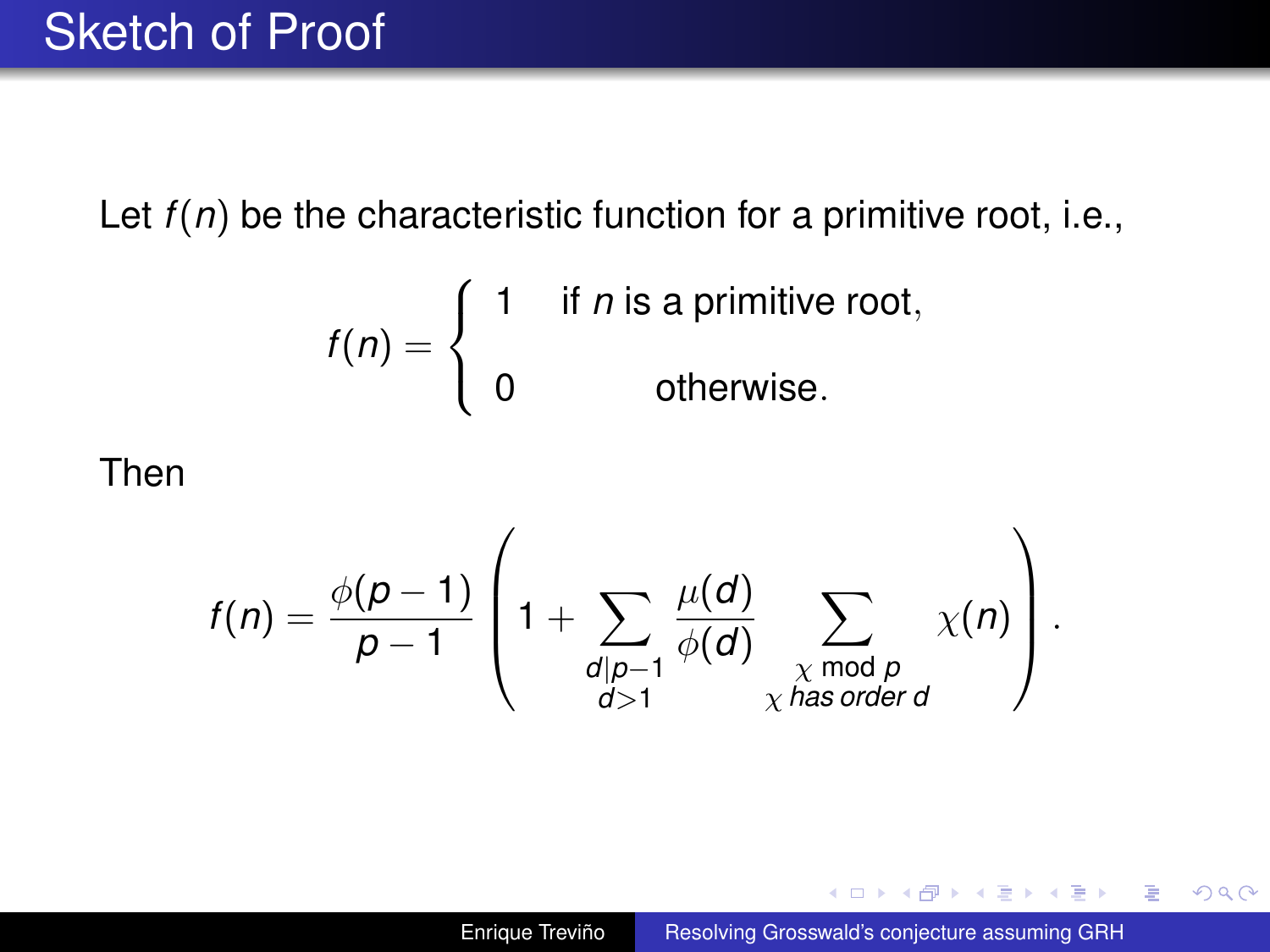## Proof continued

$$
f(n) = \frac{\phi(p-1)}{p-1} \left(1 + \sum_{\substack{d \mid p-1 \\ d>1}} \frac{\mu(d)}{\phi(d)} \sum_{\substack{\chi \bmod p \\ \chi \text{ has order } d}} \chi(n)\right).
$$

Suppose that for all  $n \leq x$ , *n* is not a primitive root. Then

$$
\frac{p-1}{\phi(p-1)}f(n)\Lambda(n)\left(1-\frac{n}{x}\right)=0 \text{ for all } n.
$$

Then summing over all  $n \leq x$  and changing order of summation we get

$$
\sum_{n\leq x}\Lambda(n)\left(1-\frac{n}{x}\right)+\sum_{\substack{d\mid p-1\\d>1}}\frac{\mu(d)}{\phi(d)}\sum_{\substack{\chi \bmod p\\ \chi \text{ has order } d}}\sum_{n\leq x}\chi(n)\Lambda(n)\left(1-\frac{n}{x}\right)=0.
$$

愛 おくぼ おし

 $\leftarrow$   $\leftarrow$   $\leftarrow$   $\leftarrow$ 

B

 $2Q$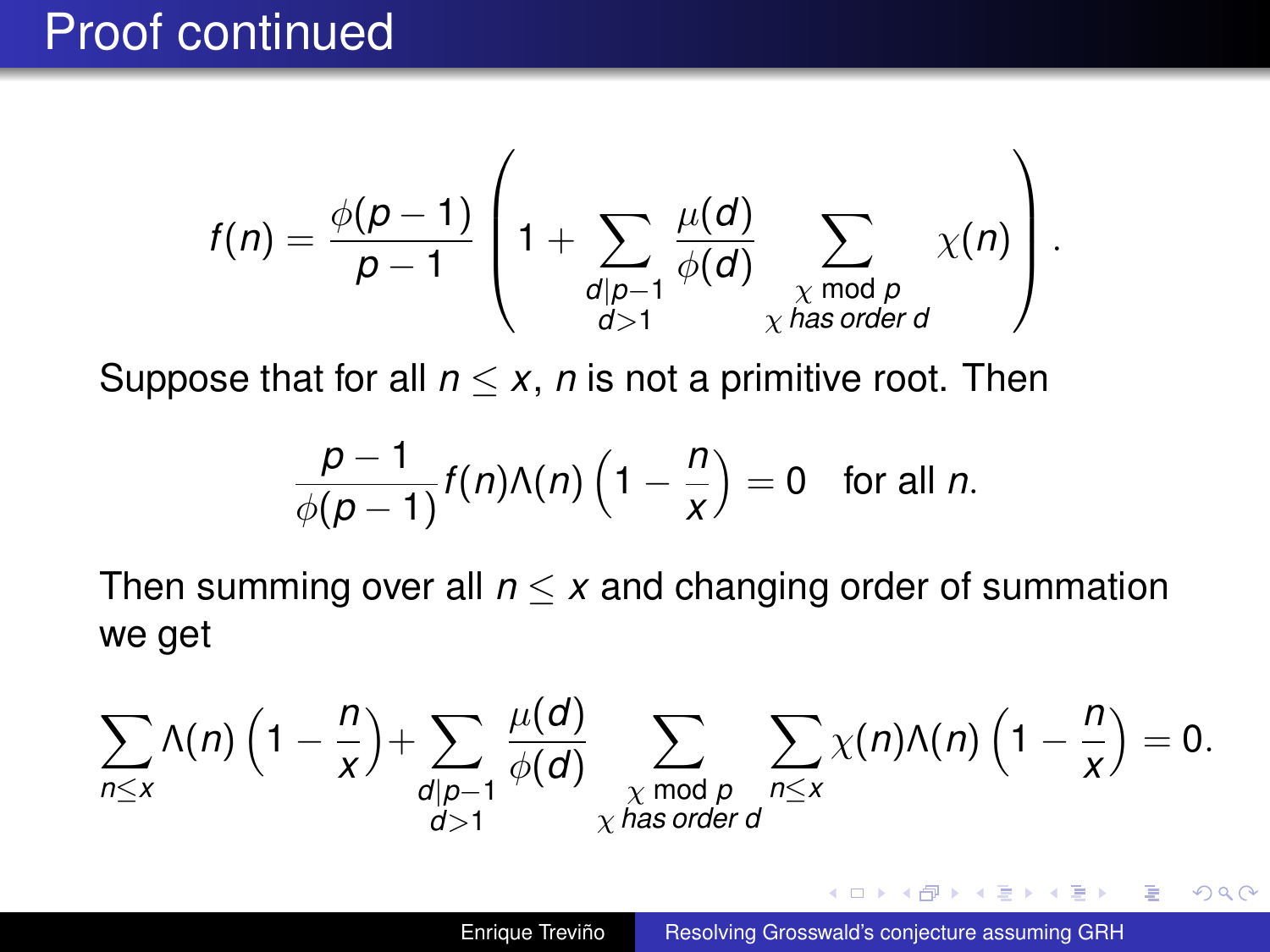$$
\sum_{n\leq x}\Lambda(n)\left(1-\frac{n}{x}\right)+\sum_{\substack{d\mid p-1\\d>1}}\frac{\mu(d)}{\phi(d)}\sum_{\substack{\chi \bmod p\\ \chi \text{ has order } d}}\sum_{n\leq x}\chi(n)\Lambda(n)\left(1-\frac{n}{x}\right)=0.
$$

We have

$$
\sum_{n\leq x}\Lambda(n)\left(1-\frac{n}{x}\right)\approx\sum_{n\leq x}\left(1-\frac{n}{x}\right)\approx\frac{x}{2},
$$

and using GRH

$$
\left|\sum_{n\leq x}\chi(n)\Lambda(n)\left(1-\frac{n}{x}\right)\right|=O\left(\sqrt{x}\log p\right).
$$

**Therefore** 

$$
\frac{x}{2}=O\left((2^{\omega(\rho-1)}-1)\sqrt{x}\log\rho\right).
$$

It follows that

$$
\hat{g}(p) = O\left(\left((2^{\omega(p-1)}-1)\log p\right)^2\right).
$$

.

×

 $\mathbf{y} \rightarrow \mathbf{z}$ 

È.

重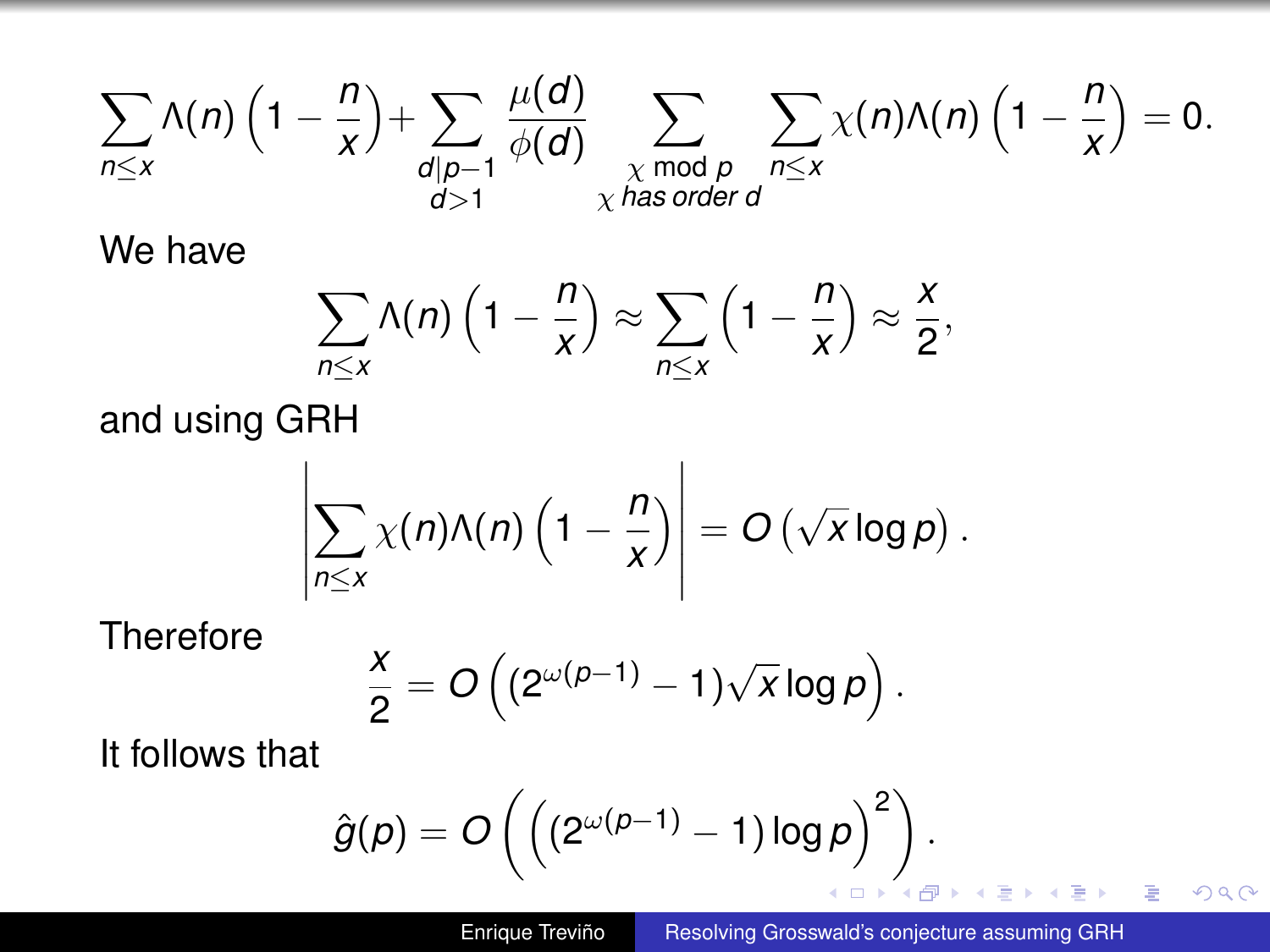#### **Sieve**

- From this inequality (when made explicit), one can show that for  $p \ge 10^{43}$ , then  $\hat{g}(p) < \sqrt{p} - 2$ . An extra idea is needed to cover 2.5  $\times$  10<sup>15</sup>  $<\rho$   $<$  10<sup>43</sup>.
- Let *e* be an even divisor of  $p-1$ . Let  $p_1, p_2, \ldots, p_s$  be the primes dividing *p* − 1 that do not divide *e*. Set

$$
\delta=1-\sum_{i=1}^s\frac{1}{p_i}.
$$

#### Theorem (McGown, Trudgian, T.)

*Assume GRH. Then for p* ≥ 10<sup>9</sup> *, we have*

$$
\hat{g}(\rho) \leq \left(\frac{1}{5} + \frac{14}{9}\left(2 + \frac{s-1}{\delta}\right)2^{n-s}\log\rho\right)^2.
$$

4 ロ ) (何 ) (日 ) (日 )

E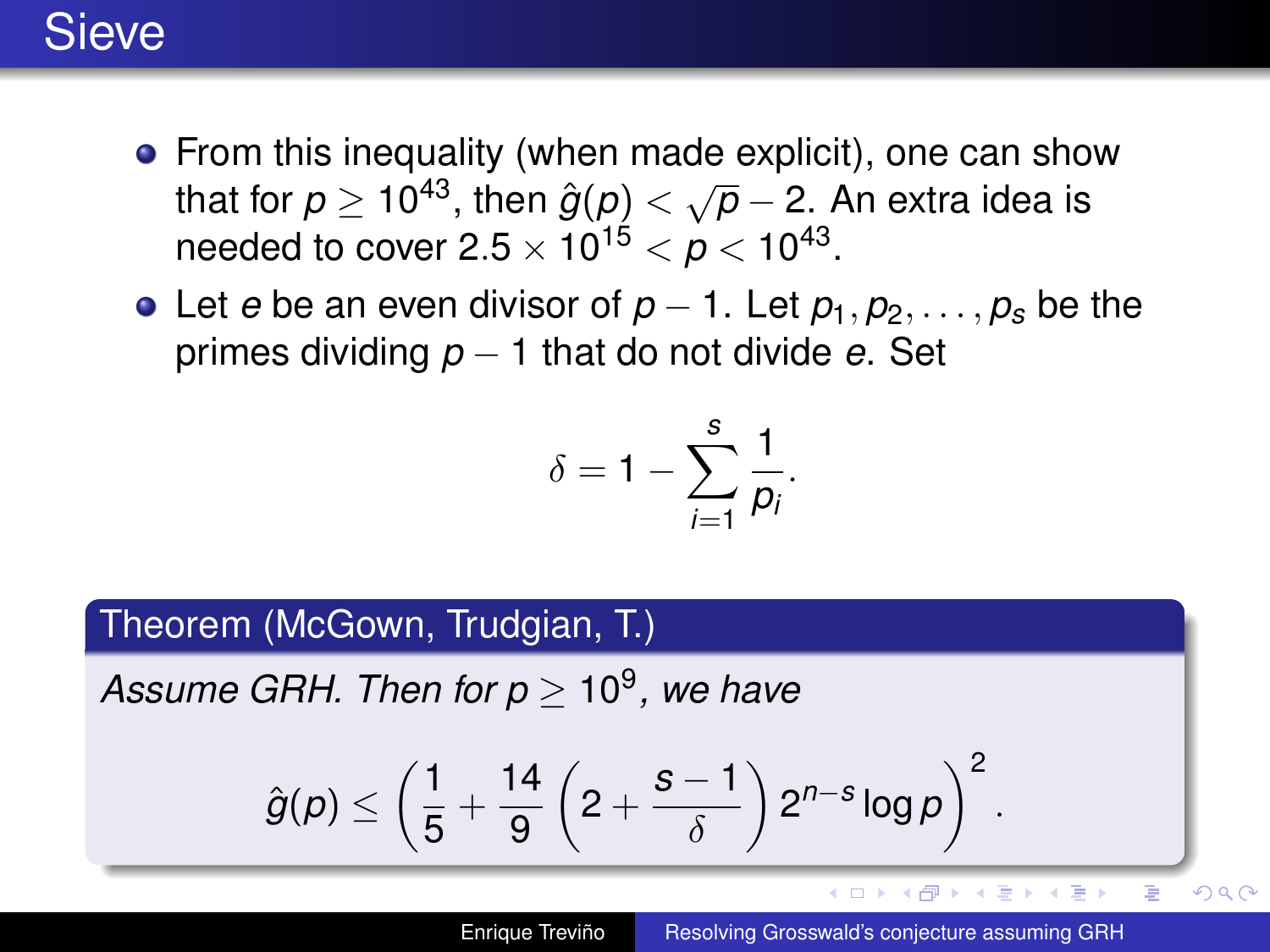#### Theorem (McGown, Trudgian, T.)

*Assuming the Generalized Riemann Hypothesis for Dirichlet L functions. For all*  $p > 409$ *,* 

$$
g(p)<\sqrt{p}-2.
$$

*Furthermore if p* > 2791*, then*

$$
\hat{g}(p) < \sqrt{p} - 2.
$$

イロト イ押 トイヨ トイヨト

B

 $QQQ$